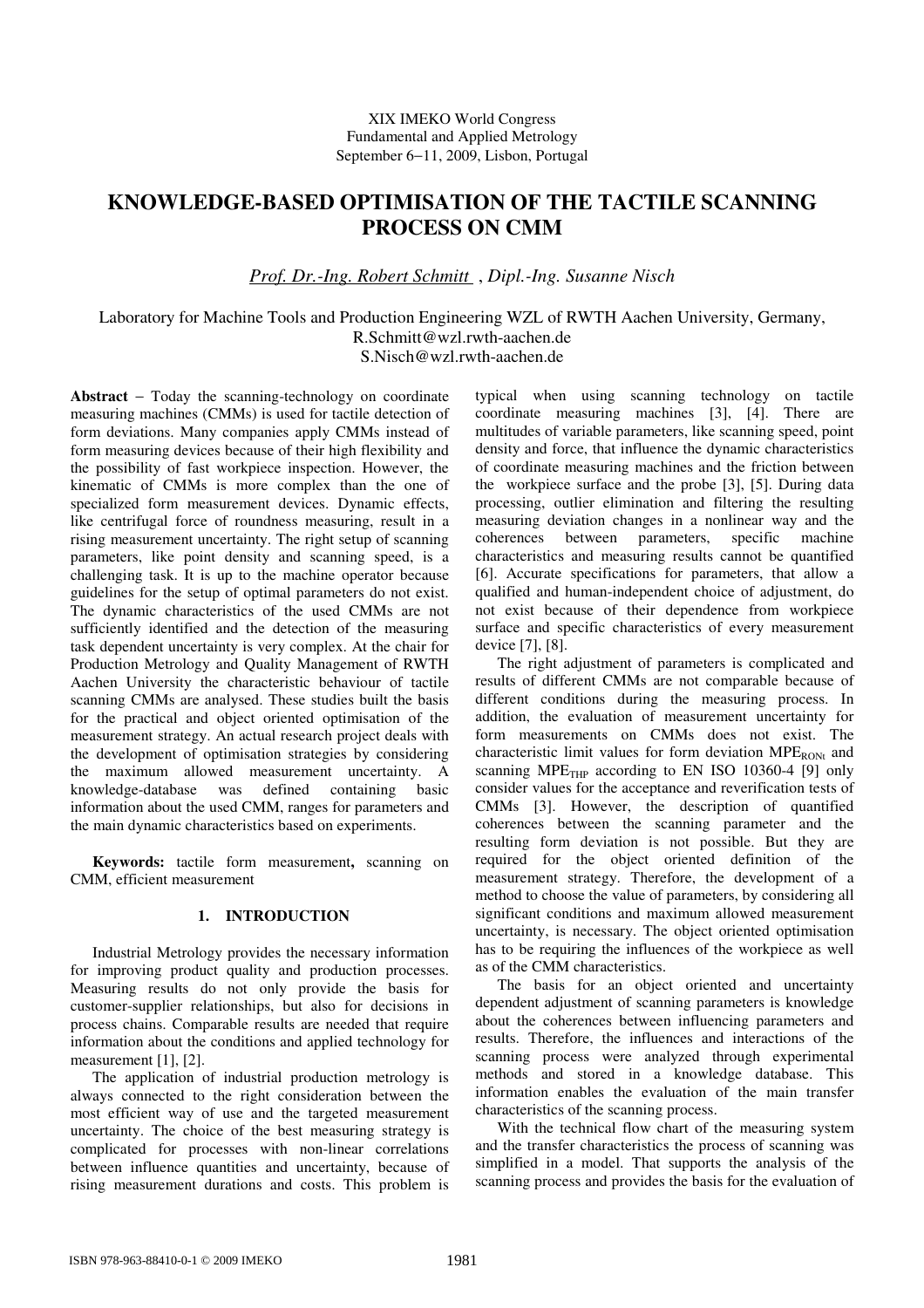the measurement uncertainty by simulation. Because of the strong coherences between the workpiece surface and the measurement uncertainty several analyses are necessary.

The transfer characteristics depend on the producer and the type of the CMM. However, the dynamic characteristics of comparable CMMs are very different. Hence, the specific detection of the transfer characteristics for every CMM, for the tactile scanning, is required. Using specifically developed multiwave standards the characteristics are detectable for the considered dimensions.

In this paper the methods for achieving the CMM<br>cific transfer characteristics is presented by specific transfer characteristics is presented by demonstrating selected key results of the analyses of CMM specific behaviour. Besides, object and task oriented strategies for optimisation of measurement strategy for form measurement on a CMM are proposed.

# **2. METHODICAL ANALYSIS**

#### *2.1 A model for form measurement*

In order to reach a systematic evaluation of best fitting parameters, the implementation of influences and correlations in a practical model is required. This model has to include the process of detection as well as the data processing and filtering, because of the significant transformation of data.

The model, that is illustrated in Fig. 1., consists of transfer elements with a specific function based on experimental data, which considers the influences caused by uncertainty of measuring systems. The "scanning" part provides the simulation of surface profiles that are close to reality. The systematic and the random influences of the measuring setup are analysed and implemented. Therefore, two hypotheses are established for the simulation of the real scanning processes: systematic deviations generated by the scanning process could be described by a transfer function and random deviations cause a Gaussian white noise.



Fig. 1. Layout of the model for analysis and simulation of form measurement on CMM.

In form measurement, the row profile is processed to minimize the influences of outliers and roughness on the results. To analyze the influences of outlier elimination and filtering on the measurement uncertainty the row profile is proceed like real measured profiles. Afterwards, the reference is calculated for the evaluation of the form deviation.

#### *2.2. Wave standards*

For a correct analysis of these influences and interactions, special wave standards have been developed with several functional and referencing features. Besides structured features for roundness at the outer and inner diameter, areas for flatness and straightness are included. The developed standards represent a large spectrum of workpieces because of their high total form deviation, resulting from different superimposed sinusoidal waves with defined frequencies and amplitudes. In Fig. 2 the small multiwave standard is illustrated. Structured areas for roundness and flatness have superimposed waves with a frequency of 5, 15, 50, 150 and 500 UPR and amplitudes of 4 µm. E.g. the form deviation of the area of outer roundness that is shown in  $(2)$  in Fig. 2 is 14  $\mu$ m. An advanced multiwave standard was developed with an additional area for straightness. Its superimposed waves have wavelengths of 0.8, 2.5 and 8 mm.



Fig. 2. Illustration of a multiwave standard having a diameter of 80 mm with structured areas for inner roundness (1), outer roundness (2) and flatness (4) and non-structured areas for justification (3)

The multiwave standards are aptly suited for the analysis of specific coordinate machine characteristics because the machine specific deviations of profiles are reflected in the noise of measured and Fourier transformed signals.

However, the results must not be transferred to workpieces with other surface structures. Several studies showed that the measurement error of the dynamic behaviour depends on the real form deviation of the workpiece surface. With its high form deviation the multiwave standards cause measurement errors, resulting in a large measurement uncertainty.

#### *2.3. Methodical analysis of parameters*

According to ISO 1101 the form deviation is evaluated by two concentric circles, two parallel lines or two parallel planes with a minimal radial or orthogonal distance. The transfer accuracy of the real profile does not determine the calculation of elements. Hence, this method is not capable for analysis of coherences between parameters and results.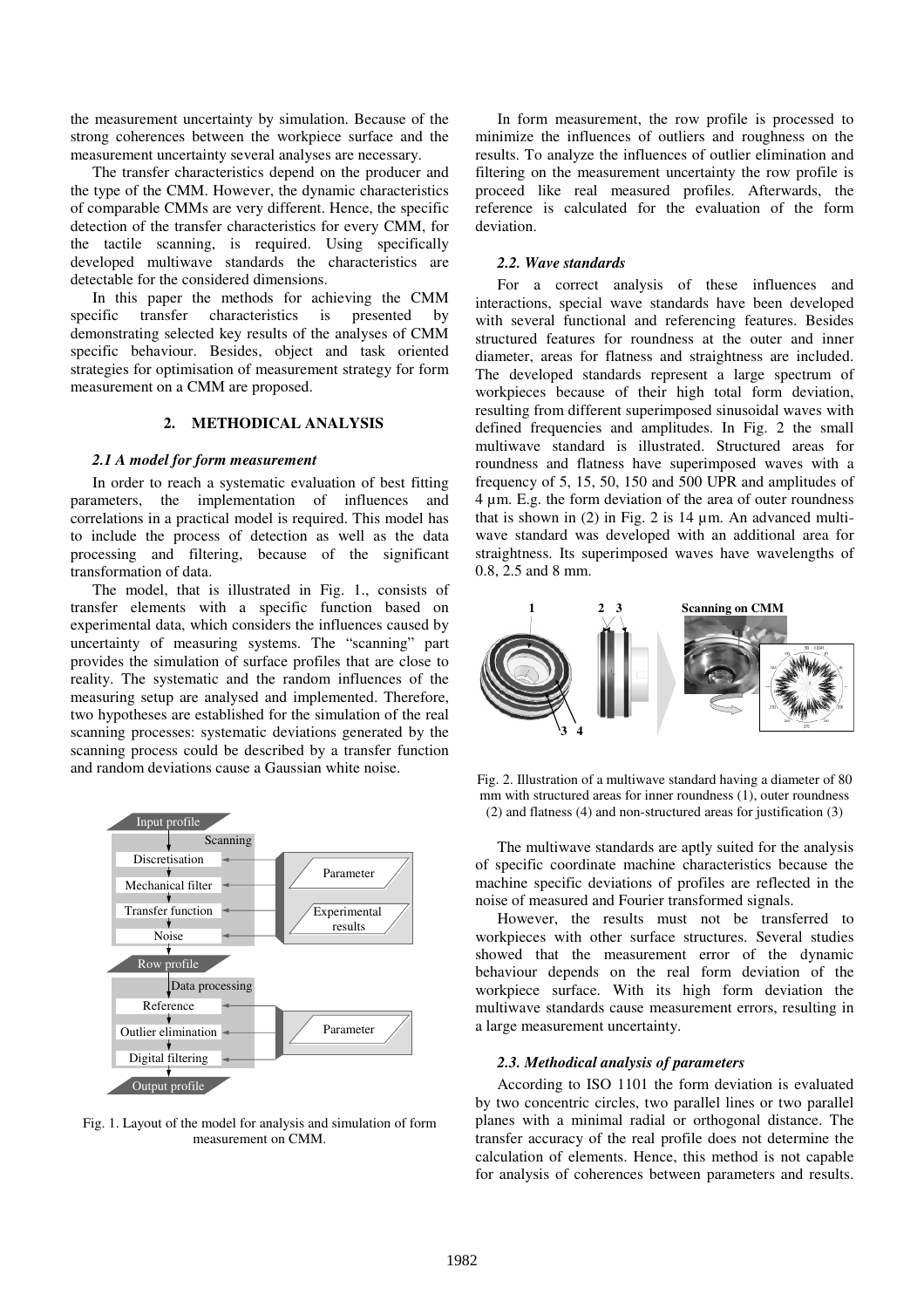This is demonstrated by an example in Fig. 3, that shows the coherences between scanning speed and roundness on a multiwave standard.

Because of dynamic machine velocity, the form deviation increases with faster scanning according to the calibrated form deviation of the multiwave standard. When the scanning speed reaches the critical value the probe is partially lifted from the workpiece surface because of the centrifugal force surpassing the measuring force interacting in the reverse direction. This results in a smaller form deviation although the measuring error is bigger.





In Fig. 3 the results of a measured standard with the diameter of 100 mm and a very small form deviation of 2 µm is imaged. To increase the scanning speed results in a bigger form deviation, too. But the gradient is much smaller, compared to the multiwave standard. That means that the structure of the surface influences significantly the scanning process. The transfer behaviour depends on the structure of the workpiece surface and its diameter. Having a small proportion between form deviation and diameter the radius of curvature in every single point is very small and the probing direction changes often. To measure points on the surface a continuous changing of probing direction is required. The risk of a probe vibration at probing rises with higher form deviation. At workpieces with a small form deviation and periodic waves with big wavelength the curvature on workpiece surface changes less often. Hence, the continuous measurement is possible and the dynamic error caused by vibration is reduced.

For detection of the real influences of parameters the Fourier transformation is suited [10] and used for analysis in Fig. 4. With rising scanning speed, the amplitudes of the 5 dominating waves of the multiwave standard are reduced and the amplitudes of other frequencies rise. This effect intensifies with rising frequency and depends on the point density of the measured profile.



Fig. 4. Analysis of form measurement results of two measurements with a scanning speed of 1 mm/s and 40 mm/s of the multiwave standard ( $\varnothing$  80 mm) by Fourier transformation.

Using multiwave standards, the real profile could be detected by calibrating it on a form measuring device with high accuracy. If the Fourier transformation is used for analysis of calibration data of multiwave standards, the profile of dominating waves DFT  ${F_{Dom}}$  is detectable. Analyzing a profile measured on a CMM the Fourier transformed profile looks different to the calibrated profile because of a super positioned error profile called noise Anoise. For the analysis of the measurement process forcing errors on the measured profile,  $A<sub>total</sub>$  has to be separated using equation  $(1)$ .

$$
A_{noise} = A_{total} - DFT^{-1}\{F_{Dom}\}
$$
 (1)

$$
A_{q,\text{noise}} = \sqrt{\frac{1}{n} \sum_{i=1}^{n} A_{\text{noise}}^2}
$$
 (2)

The noise signal enables the evaluation of the reliability of transferring particular parts of the profile, depending on values of the input parameter.

Through the application of Design of Experiments (DoE) methods, the basic characteristics of scanning on coordinate measuring machines are systematically analyzed and quantified. With preliminary experiments the significant parameters were identified. Necessary information about limits of the parameters are used for definition of experimental limits and the steps of parameters. For example the maximum possible scanning speed of a CMM that can measure 450 points per second is 45 mm/s with a point distance approximately 0.1 mm. Therefore the maximum possible scanning speed is limited, dependent on the required point density.

Because of the high number of important parameters, full factorial experimental designs are not useful. They would require a larger time period for the experiments and analysis without benefit, comparing to reduced experimental designs. Not all results are significant and important for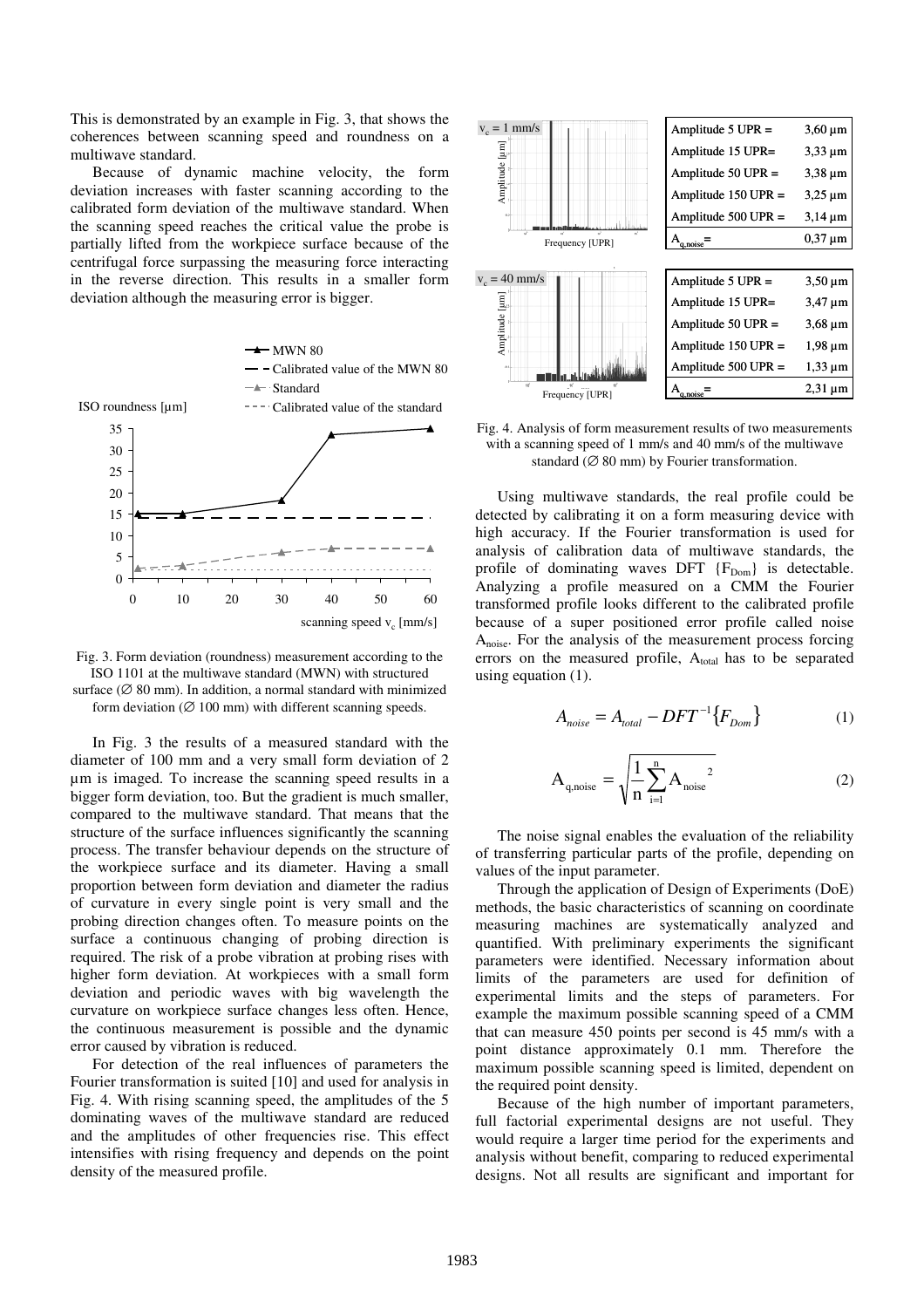analysis of errors of scanning process. There are several interactions between the parameters, but the main interactions of interest concern the scanning speed.

In Table 1 the significant interacting parameters concerning the scanning speed are listed. Some of the parameters, e.g. the point density, influence the results for form measurement at slow scanning. If the scanning speed is increased, the influence of such parameters increases, too. Other factors like the orientation and position of the workpiece in the measurement volume have no significant influence on the measurement result at slow scanning. However, the scanning speed is increased, the orientation and position of the worpiece is very important for the results of measurement. This is caused by the asymmetric setup of the universal CMMs that are studied. These CMMs are only one-sided driven. Influences, which are caused by dynamic effects of the cinematic chain, change in the measurement volume.

The primary objective while preparing the experimental design, is to reduce experiments by mixing experiments of interacting parameters, with experiments of non-interacting parameters. On the basis of preliminary experiments, significant interactions are detected, that are comparable on different machines. The vibration of probes on surfaces with small radius of curvature or the dependence from the workpiece orientation must be required. They only vary in value and direction. Based on the research, reduced experimental designs are available that only have to be adapted to a relevant target.

The main results of the previous analysis are the main influencing parameters of scanning that are useful for the optimization. The scanning speed is the main influencing factor according to measuring time. The other parameters like point density or measuring force have to be determined considering the scanning speed. In addition, several factors are important that are limited adjustable like the orientation of the workpiece and the probe configuration. Therefore advices can be given.

Table 1. Example from interacting parameters of scanning processes, with the parameter scanning speed – influence on results of form deviation.

| <b>Parameter</b>                                  | slow scanning |               |
|---------------------------------------------------|---------------|---------------|
|                                                   |               | fast scanning |
| Point density                                     |               |               |
| dimension                                         |               |               |
| <b>Measuring force</b>                            |               |               |
| Probe stiffness                                   |               |               |
| Surface characteristics                           |               |               |
| Orientation                                       |               |               |
| Position                                          |               |               |
| Negligible coherence between parameter and result |               |               |
| Strong coherence between parameter and result     |               |               |

# **3. DEFINITION OF CMM SPECIFIC CHARACTERISTICS**

For object oriented optimization of scanning parameters according to the maximum allowed measurement uncertainty, the machine specific transfer behaviour is defined in the CMM specific characteristics. Using the already described methods a knowledge base is built. Therefore the following tree types of parameters are defined depending on the CMM:

- Non-adjustable parameter, containing the scope of the CMM, limits of variable parameters, special characteristics like values for MPE, the resolution of scales, maximum detectable points per second and specific kinematic characteristics not influenced by the variable parameters. These characteristics of the CMM are partially evaluated by the producer of the CMM and quoted in the certificate of the CMM.
- Limited adjustable parameters are variable parameters like the probe configuration or measuring direction on the CMM. Because of the measuring task and the machine behaviour their values are limited. Mostly there is only one possible adjustment.
- Variable parameters, like scanning speed, point density and measuring force can be adjusted independently from the non-adjustable and the limited adjustable parameters. Because of the specific dynamic characteristics of the CMM there are strong coherences. Hence, the variable parameters are evaluated after adjustment of the other parameters.

Before identifying the best suitable values for parameters the scanning performance base is defined, including non adjustable and limited adjustable parameters already adjusted to the given measuring task. For example the characteristics of CMMs vary depending on the coordinates used for measuring and the orientation of the workpiece. Measuring in different directions the probe configuration varies. In addition there are different forces in the z-axis or x-axis for the main direction because of the non symmetric construction of CMMs. The scanning performance base builds the process window for variation and optimization of variable parameters.

# **4. OPTIMIZATION OF SCANNING PROCESS**

To optimise the scanning process, the CMM specific behaviour and the measuring task are important. The definition of universal strategies that are transferable between different CMMs is not possible. The primary objective for the optimisation are reducing time for measurement and enabling the comparability of measurement results.

The length of measuring time only depends on the actual scanning speed. The defined scanning speed is limited by the required number of points because of the maximum sampling rate. To measure high structured surfaces requires a higher point density than the measurement of a surface with small deviations. In official standards suggestions for the sensible definition of the point density are made. Because of the dynamic characteristics of CMMs the useful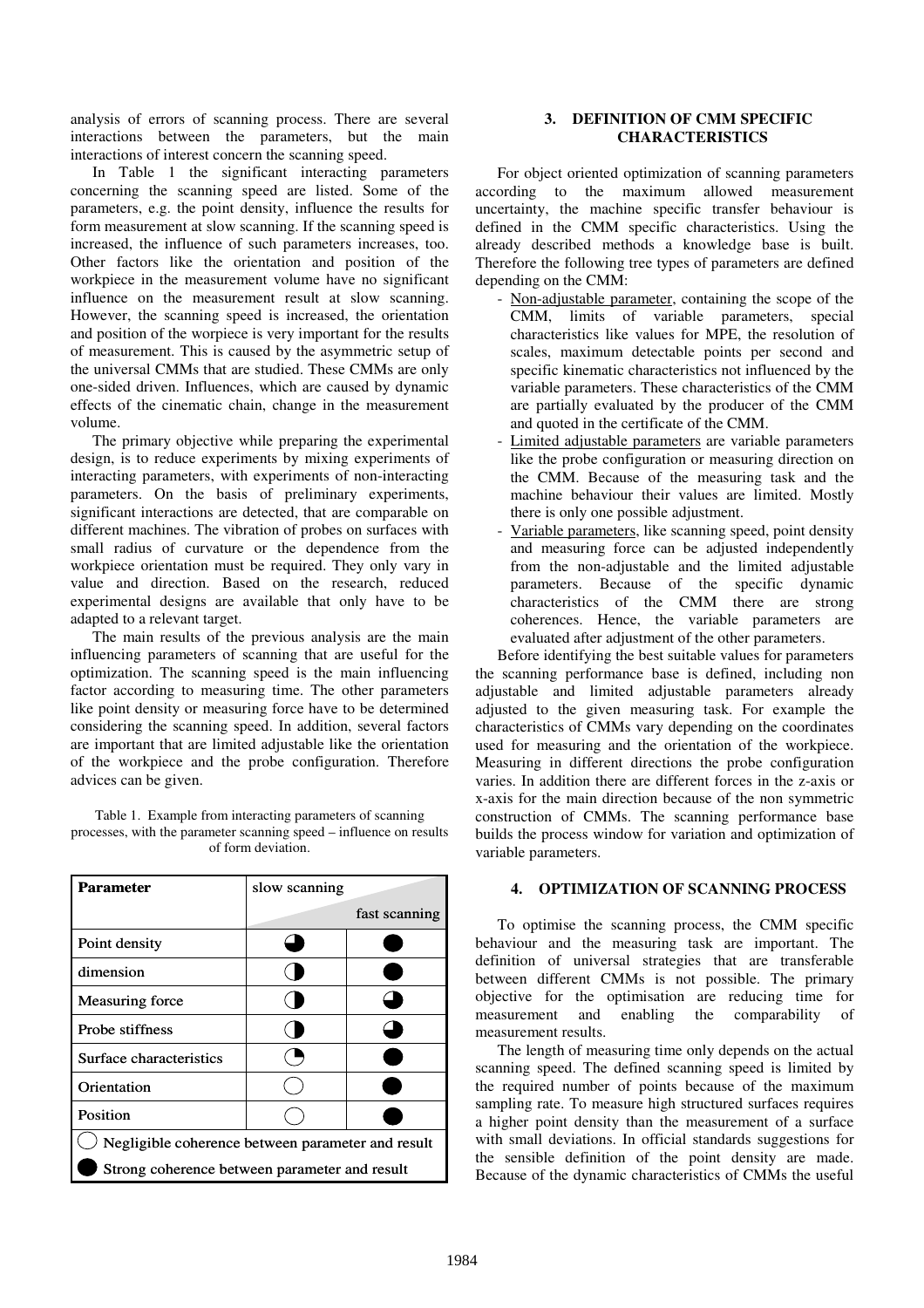scanning speed is less than the limit of the scanning speed. This is caused by the influence of surface structure. In relation to the scanning speed and point density the measuring force has to be considered. The measuring force minimizes the adverse effects like probe vibration or microjumps. To transcend the critical value of the measurement force, damages on the probe configuration or workpiece surface are caused. Therefore, the producers of CMMs give suggestions according to the measuring force. However, before defining the values for variable parameters the conditions of the measuring process have to be specified. To optimise the scanning process a four-stage approach is proposed.

The first stage deals with the preparation of the measuring system, the workpiece and the probe configuration. Because of the measuring task the possibilities for position and orientation are limited. Only suggestions for the optimised preparation are possible. Based on the analyses with the multiwave standards a qualitative detection of position dependant influences on measurement is possible. With the second stage variable parameters are defined which can be optimised against a limit that is independent on the measuring process. This concerns the measuring force and the point density. With the third stage the value for the scanning speed is defined. On the basis of the knowledge database the coherence between scanning speed and measuring error is detected qualitatively for the adjusted parameter. To validate the used values for the scanning parameters, comparative measurements are necessary in the fourth stage. Therefore the workpiece is measured two times, first with the defined scanning speed and second with the minimum possible scanning speed. The determined measurement error of the fast scanning is only caused by dynamic effects. Other influences of measurement process are not considered. The calculated error for form measurement must not exceed a threshold that is defined by the tolerance.

In industrial applications, many measuring tasks are similar. Saving the optimised values according to the measuring tasks in the knowledge-database is sensible. If the used CMM is checked regularly by the multiwave standards according to the dynamic behaviour under defined conditions, these optimised values for scanning parameter are useful for future measuring tasks.

## **5. CONCLUSIONS**

In this paper methods are established, used for the experimental development of a CMM-specific knowledge database, enabling the adjustment of parameters for scanning. The main objective is the choice of values of scanning parameters to maintain the allowed scanning speed.

In spite of reduced experimental designs, the necessary effort of the method is high because of the required detection of machine specific behaviour with special standards. Therefore new strategies have to be developed reducing the experimental work of the user without decreasing the density of information.

Previous experiments showed a strong correlation between the detected coherences at scanning as well as the dimension and surface characteristics of the workpiece. The achieved results and coherences are not transferable to bigger workpieces or other structured surfaces. At present there are many restrictions to the use of the method. Additional analysis will serve to expand the method to any workpiece dimension and surface. Therefore experiments with real workpieces from different manufacturing methods will be performed.

The use of the scanning performance base supports the comparability of measuring results because on one hand there is more information about the measuring process and on the other parameters are adjusted based on real CMM characteristics and not only on the knowledge of operator.

However, the accurate optimisation of the measurement strategy is not possible without the measurement uncertainty, because of their importance to the acceptance of the product and the comparability of measurement processes. The primary objective of future analysis is the development of methods for the fast estimation of the measurement uncertainty. The presented model builds the basis for the simulation of the measurement error and supports the evaluation of systematic influences. In the future these methods will support the objective and comparable use of CMMs for the form measurement.

#### **ACKNOWLEDGMENTS**

The authors would like to thank the "Deutsche Forschungsgemeinschaft" for funding the research of this project.

### **REFERENCES**

- [1] D. Imkamp, H. Müller and B. Matczak, *"Technical Progress in Tactile Probing Technology"*, 8th International Symposium on Measurement and Quality Control in Production, VDI-Berichte 1860. Band 646, VDI Verlag, Erlangen, 2004.
- [2] T. Pfeifer, *Production Metrology*, Oldenbourg Wissenschaftsverlag, München, 2001.
- [3] A. Weckenmann, B. Gawande, *Coordinate Measurement Methods – Flexible Measurement Strategies for Measurement, Form and Position*, *Koordinatenmesstechnik – Flexible Messstrategien für Maß, Form und Lage*, Hanser Fachbuch, München, 2007.
- [4] O. Jusko and M. Neugebauer, "*Methods for increasing of accuracy in form measurement", Verfahren zur Genauigkeitssteigerung von Formmessungen*", VDI-Berichte 1945, VDI-Verlag, Erlangen, 2006.
- [5] O. Jusko, F. Lüdicke and F. Wäldele, *"High Precision Form Measurements with Coordinate Measurement Machines"*, Tagungsbund zum X. Internationalen Oberflächenkolloquium, pp. 341-351, Chemnitz, 2000.
- [6] H. Bodschwinna, J. Seewig, "Modern Techniques of *Waviness Measurement Signal Processing by Dissociation of Waviness Portion from Roughness and Form"*, *"Moderne Methoden der Signalverarbeitung*